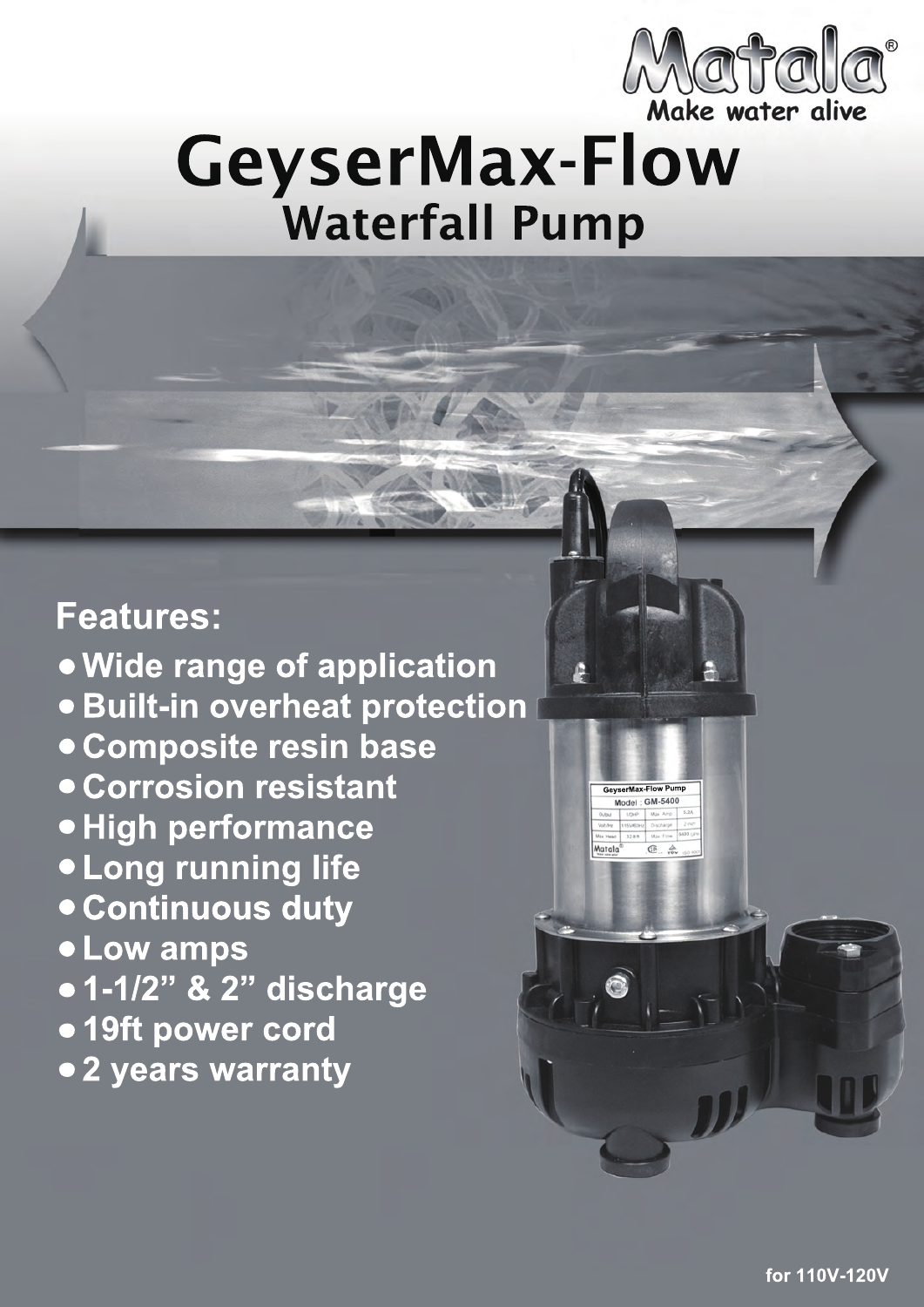# **GeyserMax-Flow Series**

# **Waterfall Pump**

# **115V/60Hz**

- **GM-3200** *1/5HP 150W / Discharge 1-1/2"*
- **GM-3900** *1/5HP 150W / Discharge 1-1/2"*
- **GM-4700** *1/3HP 250W / Discharge 2"*
	- **GM-5400** *1/2HP 400W / Discharge 2"*
- **GM-6200** *1HP 750W / Discharge 2"*

# **Instruction and Maintenance Manual**

# **Introduction**

Thank you for selecting the GeyserMax-Flow Series Waterfall Pump.

This instruction manual explains the product operations and gives important precautions regarding its safe use. In order to use the product to maximum benefit, be sure to read the instructions thoroughly and follow them carefully.

To avoid accident, do not use the pump in any way other than as described in this instruction manual especially when you see ! WARNING . After reading this instruction manual, keep it nearby as a reference in case questions arise during use.

If this instruction manual should become lost or damaged, ask your nearest dealer or representative for another copy.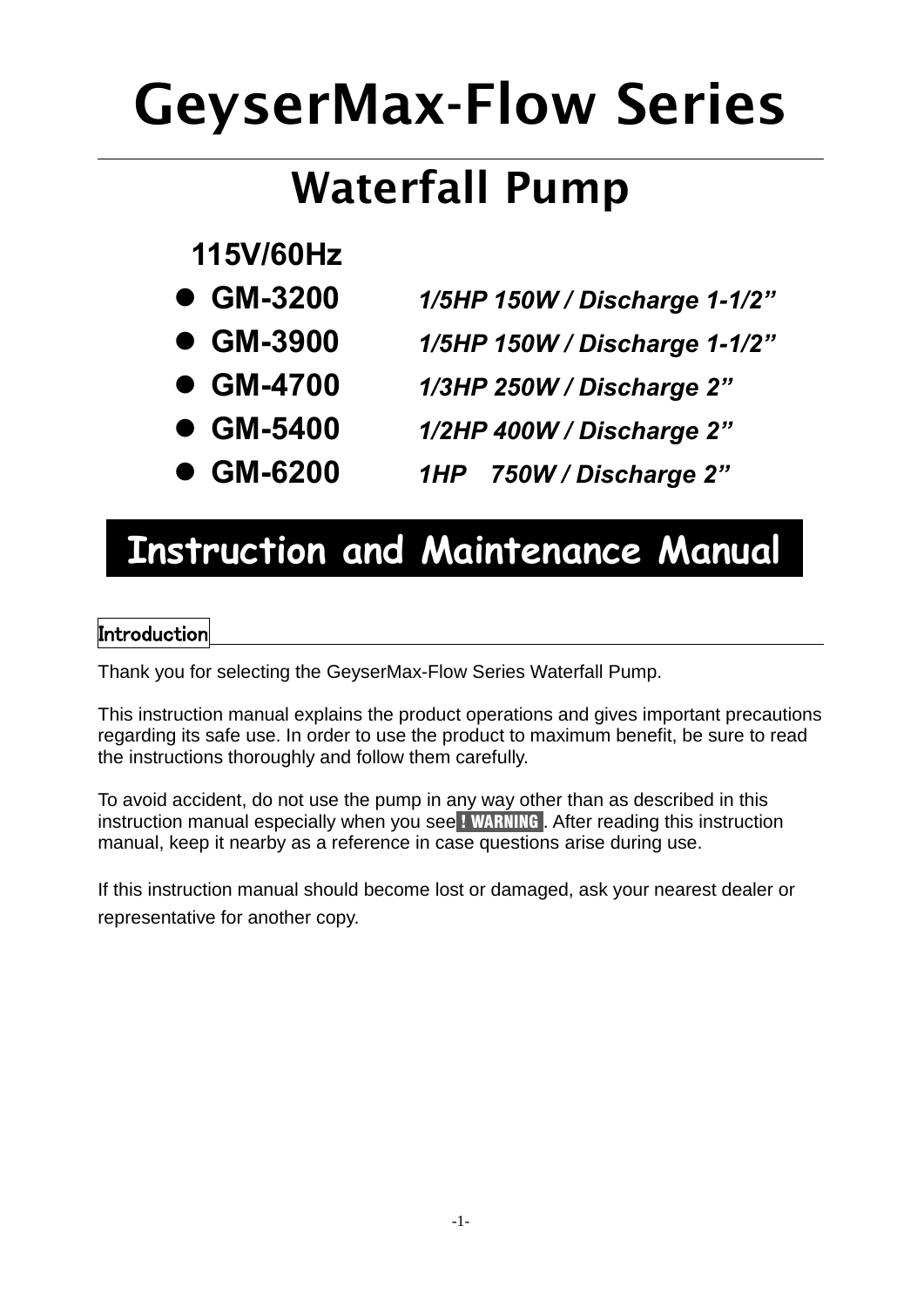# **Contents**

| <b>∠</b> Construction and Parts List 2 |  |
|----------------------------------------|--|
|                                        |  |
|                                        |  |
|                                        |  |
|                                        |  |
|                                        |  |
|                                        |  |

# Construction and Parts List

| NO. | Parts Name               | <b>Material</b>  | Qty | NO. | <b>Parts Name</b>           | <b>Material</b> | Qty |
|-----|--------------------------|------------------|-----|-----|-----------------------------|-----------------|-----|
| 1   | <b>TOP COVER</b>         | NYLON+30%GF      | 1   | 16  | <b>OIL SEAL COVER</b>       | <b>NBR</b>      | 1   |
| 2   | <b>MOTOR HOUSING</b>     | <b>SUS304</b>    | 1   | 17  | O-RING<br><b>NBR</b>        |                 | 1   |
| 3   | <b>SHAFT</b>             | <b>SUS410</b>    | 1   | 18  | <b>O-RING</b><br><b>NBR</b> |                 | 1   |
| 4   | STATOR/COIL              | C60              | 1   | 19  | O-RING<br><b>NBR</b>        |                 |     |
| 5   | LOWER BEARING COVER      | FC200            | 1   | 20  | <b>PACKING</b>              | <b>NBR</b>      |     |
| 6   | OIL SEAL COVER           | NYLON+30%GF      | 1   | 21  | <b>SCREW</b>                | <b>SUS304</b>   | 1   |
| 7   |                          | NYLON+30%GF for  | 1   | 22  | <b>STRAINER</b>             | NYLON+30%GF     | 1   |
|     | <b>IMPFIIFR</b>          | GM3200/3900/4700 |     | 23  | <b>PUMP FEET</b>            | <b>NBR</b>      | 1   |
|     |                          | SUS430+PU for    |     | 24  | <b>WASHER</b>               | <b>SUS304</b>   | 1   |
|     |                          | GM5400/6200      |     | 25  | <b>WASHER</b>               | <b>SUS304</b>   | 1   |
| 8   | <b>UPPER PUMP CASING</b> | NYLON+30%GF      | 1   | 26  | <b>NUT</b>                  | <b>SUS304</b>   | 1   |
| 9   | LOWER PUMP CASING        | PP+30%GF         | 1   | 27  | <b>KEY</b>                  | <b>SUS304</b>   | 1   |
| 10  | <b>CAPACITOR</b>         |                  | 1   | 28  | <b>SCREW</b>                | <b>SUS304</b>   | 8   |
| 11  | <b>UPPER BEARING</b>     |                  | 1   | 29  | <b>SCREW</b>                | <b>SUS430</b>   | 8   |
| 12  | LOWER BEARING            |                  | 1   | 30  | <b>SCREW</b>                | <b>SUS304</b>   | 4   |
| 13  | SIC/CE<br>MECH. SEAL     |                  |     | 31  | <b>SCREW</b>                | <b>SUS304</b>   | 6   |
| 14  | <b>SLEEVE</b>            | <b>SUS304</b>    |     |     | O-RING                      | <b>NBR</b>      | 1   |
| 15  | <b>OIL SEAL COVER</b>    | <b>NBR</b>       | 1   |     |                             |                 |     |



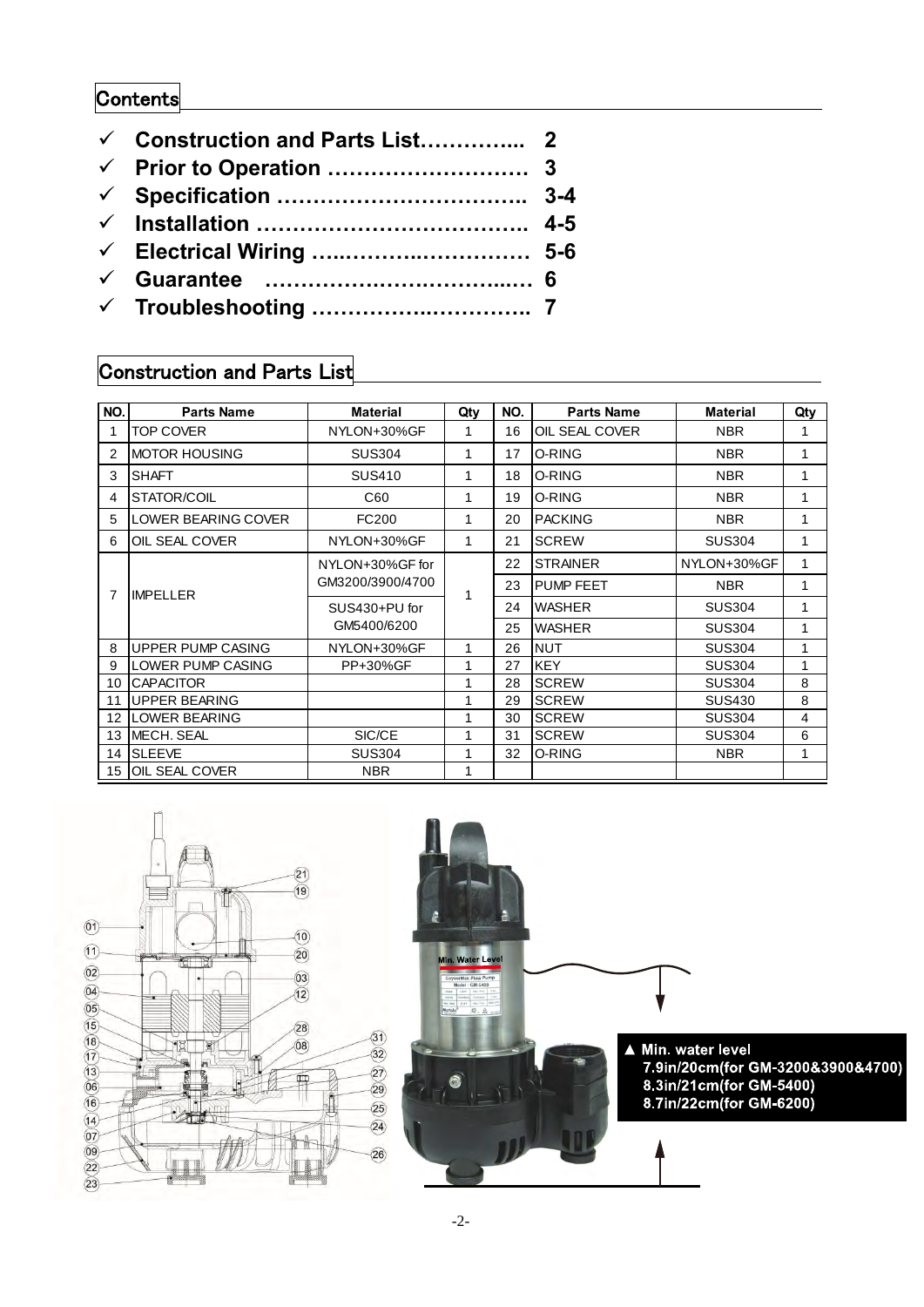### Check the following points upon receipt of your pump:

- $\triangleright$  Is the pump exactly what you ordered? Check nameplate. It is especially important that you check whether the pump is to be used with 50 or 60 Hz.
- > Has any damage occurred during shipment? Are any bolts or nuts loose?
- $\triangleright$  Have all necessary accessories been supplied? (For a list of standard accessories see Construction.)

#### We recommend that you keep a spare pump on hand in case of emergencies. Keep this instruction manual in a place for future reference.

## **Specifications**

### Check the nameplate for your pump's specification as the table list. Be careful not to exceed the given specifications in the use of your pump.

|           |        |     |            |               |               | Other specifications are noted in the chart below. |                 | Be careful not to exceed the given specifications in the use of your pump. |      |                            |                     |     |                                      |          |
|-----------|--------|-----|------------|---------------|---------------|----------------------------------------------------|-----------------|----------------------------------------------------------------------------|------|----------------------------|---------------------|-----|--------------------------------------|----------|
| Model     | Output |     | Discharge  |               | Rated         |                                                    | Maximum         |                                                                            |      | Particle<br>size           | Min. Water<br>level |     | Dimension                            | Weight   |
|           | (Hp)   | (W) |            | $(inch)$ (mm) | Head<br>(Ft.) | Flow<br>(GPH)                                      | Head<br>(Ft./M) | <b>Flow</b><br>(GPH)                                                       | Amp. | $w$ /o / $w$ /<br>strainer | inch                | mm  | $L \times W \times H$<br>(inch / mm) | lb/kg    |
| 115V/60Hz |        |     |            |               |               |                                                    |                 |                                                                            |      |                            |                     |     |                                      |          |
| GM-3200   | 1/5    | 150 | $1 - 1/2"$ | 38            | 9'            | 1500GPH                                            | 15.7'           | 3200GPH                                                                    | 2.5A | 0.7/0.3"<br>$19/8$ mm      | 7.9                 | 200 | 9.4x6.5x14<br>240×165×355            | 13.2/6   |
| GM-3900   | 1/5    | 150 | $1 - 1/2"$ | 38            | 11.5'         | 2026GPH                                            | 22.5'           | 3900GPH                                                                    | 2.5A | 0.7/0.3"<br>$19/8$ mm      | 7.9                 | 200 | 9.4x6.5x14<br>240×165×355            | 15.4 / 7 |
| GM-4700   | 1/3    | 250 | 2"         | 50            | 13'           | 3480GPH                                            | 27.5'           | 4700GPH                                                                    | 3.2A | 0.7/0.3"<br>19/8mm         | 7.9                 | 200 | 9.4x6.5x14<br>240×165×355            | 15.4/7   |
| GM-5400   | 1/2    | 400 | 2"         | 50            | 16'           | 3600GPH                                            | 32.8'           | 5400GPH                                                                    | 5.0A | 0.7 / 0.3"<br>19/8mm       | 8.3                 | 210 | 9.4x6.5x14.8<br>240×165×375          | 17.6 / 8 |
| GM-6200   |        | 750 | 2"         | 50            | 25'           | 3800GPH                                            | 41'             | 6200GPH                                                                    | 6.7A | 0.7/0.3"<br>$19/8$ mm      | 8.7                 | 220 | 9.4x6.5x15.4<br>240×165×390          | 19.8 / 9 |
|           |        |     |            |               |               |                                                    |                 |                                                                            |      |                            |                     |     |                                      |          |

‧The above specifications are subject to change without prior notice.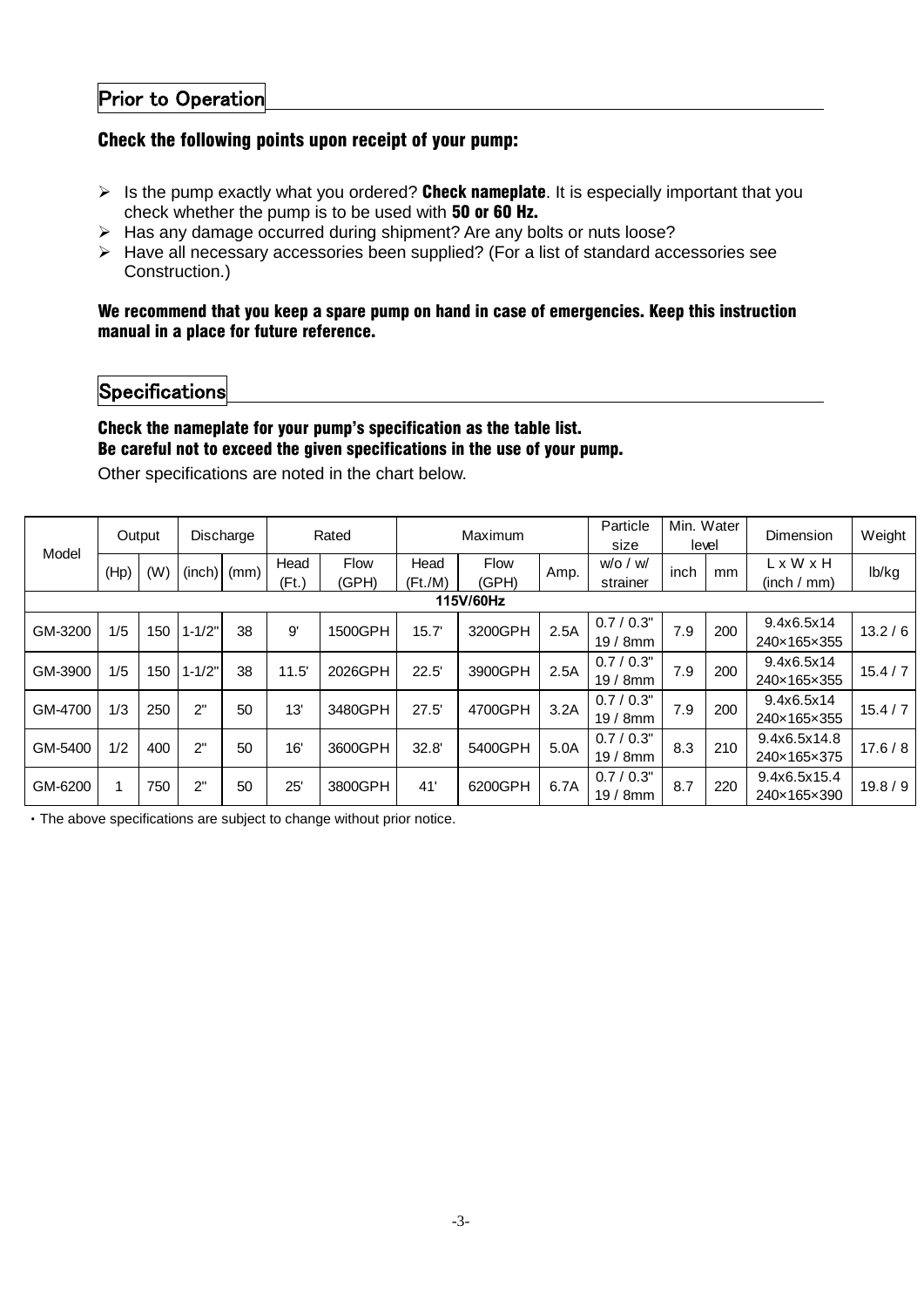

## **Installation**

#### Symbol and Meaning :





ent out of the reach of children! to follow the directions given could cause serious biects.

rator that the failure to follow an instruction and/or the system.

#### Limitations:

This series of pumps are suitable to pump rain water and also can be used both for permanent and temporary installation.

The pump can be place for sump pit that means it could pump dirty water containing suspended solid particles 19mm/ 1ches diameter. (The screen size is 8mm/ 1/3inches).

! WARNING : The pump cannot be used for sea water and flammable, corrosive, explosive or dangerous liquids.

#### Installation :

! WARNING : **Do not work on pump until power is unplugged.**

**Do not cut off ground pin or use an adapter fitting.** 

**Do not use an extension cord.** 

**Do not leave the pump outdoors in freezing conditions. When the pump is started, the water level can't be lower than the min. water level mark on pump.** 

The pump power cord should be connected to a separately fused, grounded line with a minimum capacity of 15 amps. It can be connect to non- fuse breaker at the recommended amperes. Never touch the pump when it is connected to electrical power.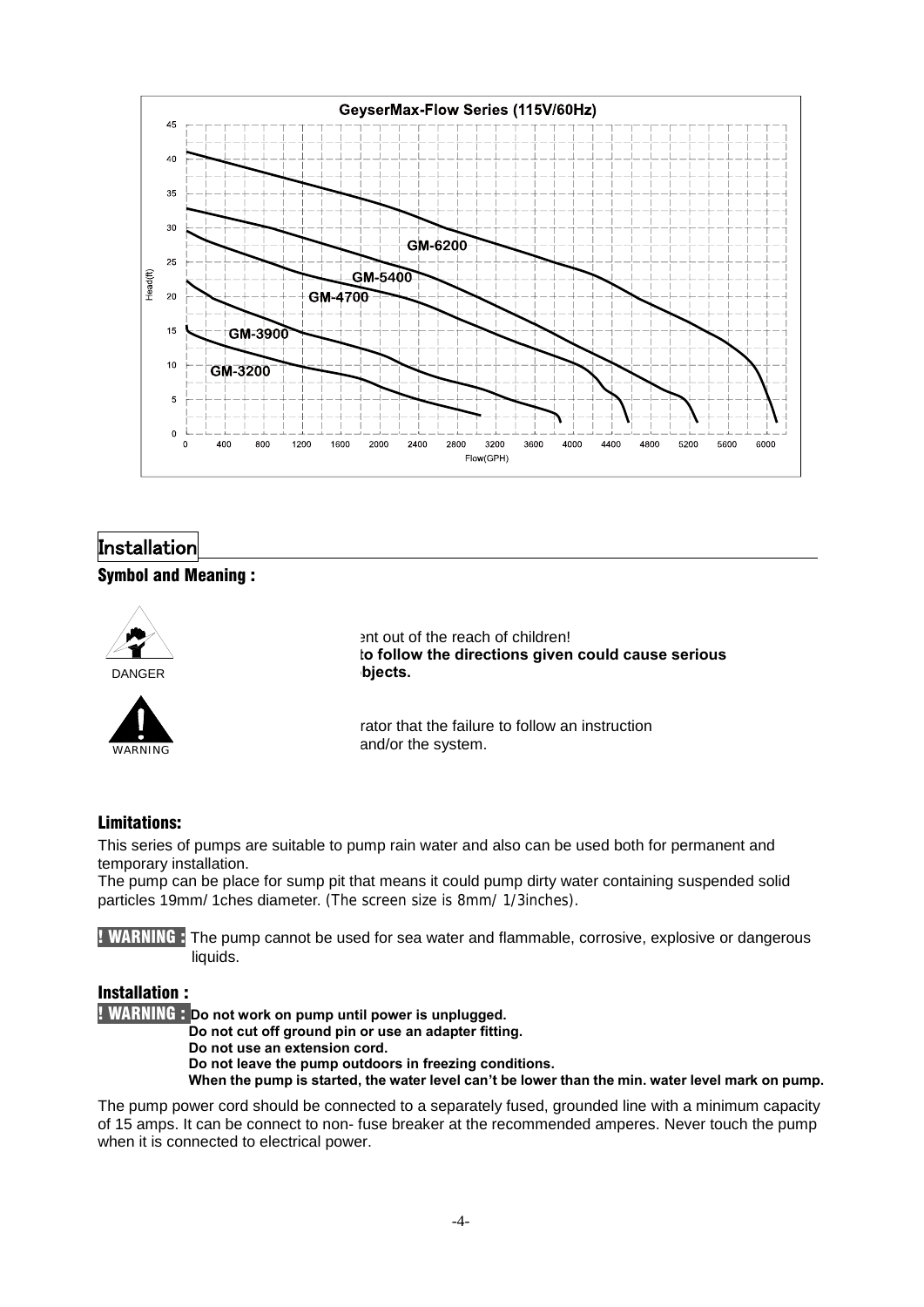- 1. Before installing or servicing this pump, be certain pump power source is disconnected.
- 2. Installation and electrical wiring must adhere to state and local codes and must be completed before priming pump. Check appropriate community agencies, or contact local electrical and pump professionals.
- 3. Call an electrician when in doubt. Pump should be connected to a separate 15 amps' circuit breaker or 15 amps' fuse block. Note that, plugging into existing outlets may cause low voltage at motor, causing blown fuses, tripping of motor overload, or burned out motor.
- 4. A permanent ground connection from pump to the grounding bar at the service panel is mandatory, Matala Pump sump pumps come with a grounding conductor and a grounding-type attachment plug. Do not connect pump to a power supply until permanently grounded. For maximum safety, connect pump to a circuit equipped with a Ground Fault Circuit Interrupter device when you position the pump's grounding wire.
- 5. Voltage of power supply must match the voltage of the pump.
- 6. Before installing pump, clear sump basin of any water, debris, or sediment. ! WARNING : Sump basin must be vented in accordance with local plumbing codes. Matala Sump pumps are not designed for and CANNOT be installed in locations classified as hazardous.
- 7. ! WARNING : The following may cause severe damage to pump and will void warranty:
	- (a) Using an extension cord.
	- (b) Do not tamper with the power cord.
	- (c) Do not attempt to disassemble pump during the warranty period.
	- (d) Cutting off the ground pin or using an adapter fitting.
	- (e) Working on pump or switch while plugged in.
	- (f) Removing motor housing, unscrewing impeller, or otherwise removing impeller seal.
	- (g) Pumping chemicals or corrosive liquids.
	- (h) Pumping gasoline or other flammable liquids.
	- (i) Piping: Plastic PVC pipe, drain hose, galvanized steel or copper pipe may all be used. All piping must be clean and free of all foreign matter to prevent clogging. Use thread compound on all threaded joints unless specified otherwise. Be sure to seal the thread connection with tape seal when you using the pipe fitting to connect the flange.

### **Electrical Wiring**

#### Electrical wire Connection :

**! WARNING :** Verify that the voltage and frequency of the electric pump shown on the nameplate correspond to those available on the mains.

 The installer must make sure that the electric system is grounded in accordance with the law in force.

It is necessary to use cable with a length of 10m for outdoors using. The plug and connections should be protected from water splashes. Before using the pump, always inspect it visually (especially power cable and plug).

Do not use the pump if it is damaged.

If the pump is damaged, have it inspected by the specialized assistance service only.

Make sure that electric connections are protected from inundation. Protect the plug and the power cable from heat, oil or sharp edges.

**! WARNING :** The power cable must be replaced by qualified personnel only.

 Grounding: The plug of the power cable has a double grounding contact, so that grounding can be performed by simply inserting the plug.

#### Overload protection :

This pump series have a built in thermal protection switch. The pump stops if an overload condition occurs. The motor restarts automatically after it has cooled down.

#### Limited Warranty :

Matala Pump will repair or replace for the original user any portion of a new Matala Pump product which proves defective due to materials or workmanship of Matala Pump within 2 years of purchase date. Contact the nearest authorized Matala Pump dealer for warranty service.

Matala Pump shall possess the sole right to determine whether to repair or replace defective equipment, parts or components.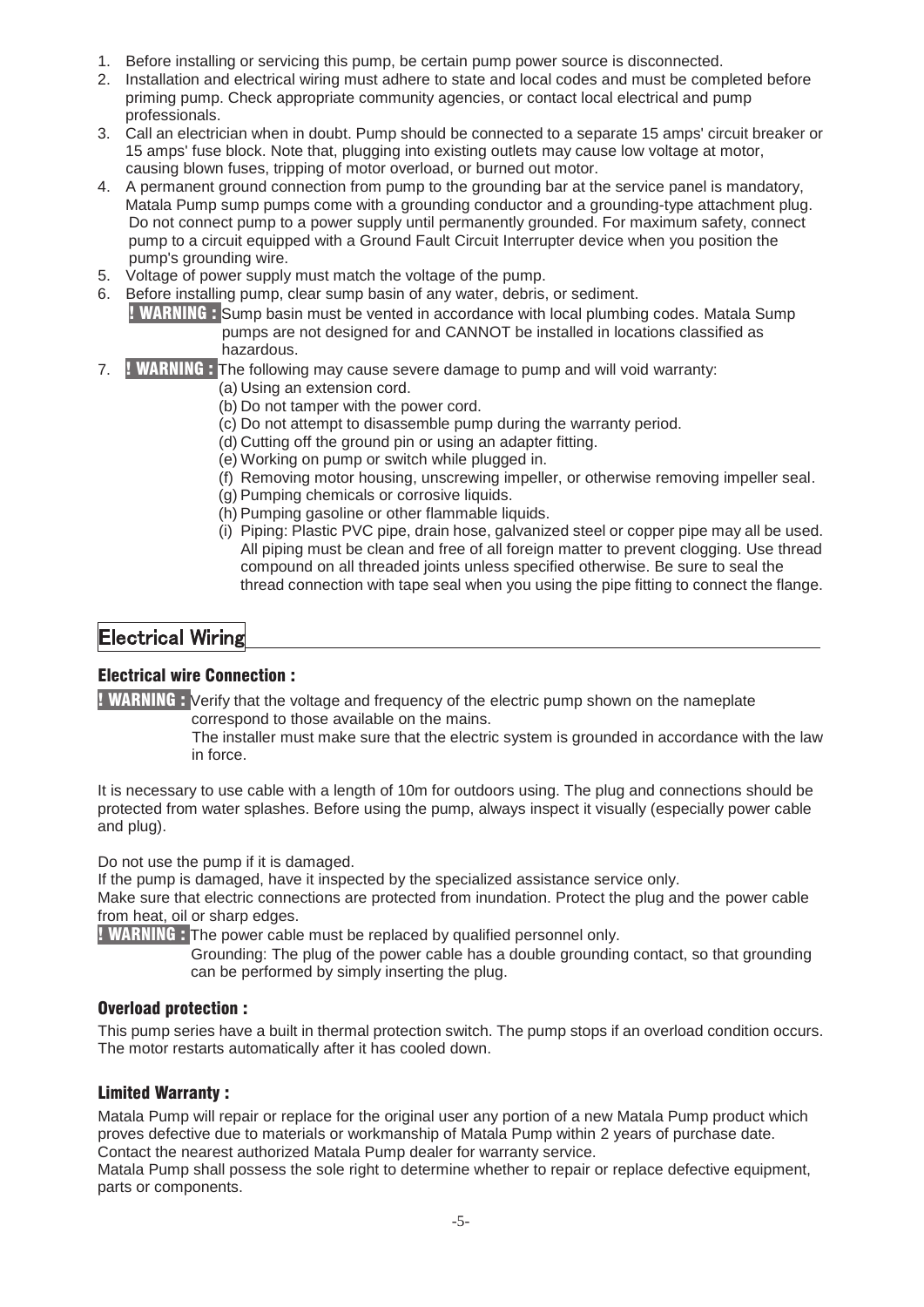THIS WARRANTY DOES NOT COVER DAMAGE DUE TO LIGHTNING OR OTHER CONDITIONS BEYOND THE CONTROL OF Matala Pump.

LABOR & COSTS : Matala Pump shall in no event be liable for the cost of field labor to other charges incurred by any customer in removing and/or reaffixing any Matala Pump product, parts or component.

THE WARRANTY WILL NOT APPLY:

- (a) to defects or malfunctions resulting from failure to properly install, operate, or maintain the unit in accordance with printed instructions provided.
- (b) to failures resulting from abuse, accident, or negligence.
- (c) to normal maintenance services and the parts used in connection with such service.
- (d) to units which are not installed in accordance with applicable local codes, ordinances, and good trade practices.
- (e) if unit is used for purposes other than for what it was designed and manufactured for.

#### WARRANTY EXCLUSIONS : Matala Pump

SPECIFICALLY DISCLAIMS THE IMPLIED WARRANTIES OF MERCHANTABILITY AND FITNESS FOR A PARTICULAR PURPOSE AFTER THE TERMINATION OF THE WARRANTY PERIOD.

## |Guarantee

The right to claim under guarantee must be proven by the purchaser by presentation of the purchase receipt.

Note :

- 1. Should your equipment not function correctly, please first check for other reasons, e.g. interruption of the power supply, or incorrect handling may be the cause.
- 2. Please note that it is imperative that the following documents and details are produced together with your faulty equipment :
	- (a) Purchase receipt
	- (b) Designation of the apparatus/ type/ brand
	- (c) Description of the noted defect (an accurate description of the defect makes a rapid repair easier for us)

In the case of a claim for quarantee or defects, please contact the place of purchase.